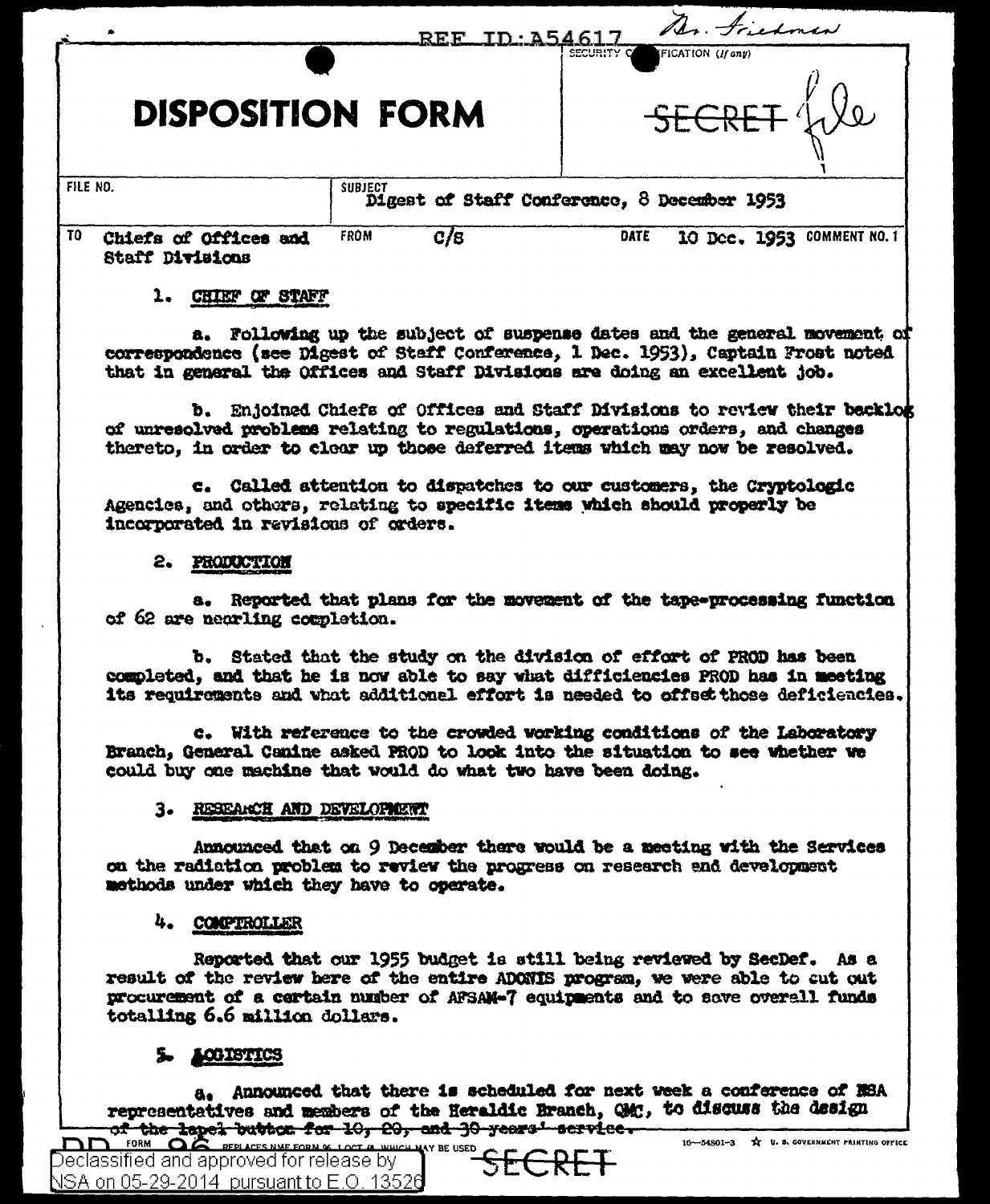b. Suggested that we investigate what is holding up the technical evaluation of contractors' quotations on some of the outstanding contracts which have not been awarded.

SERE ROLLER 12617

#### 6. COMMUNICATIONS SECURITY

Reported that one terminal of the AFSAY D806 is being transported on Thursday to Riverhead, Long Island, and that 12 NSA persons will depart for 150 days TDY at Fort Monmouth to receive training in the Signal Corps Engineering Laboratories in the testing and maintenance of two terminals of the 806.

## 7. SPECIAL ASSISTANT (Capt. Roltvick)

Atated that the Director had assigned bim the primary duty of conducting operational research, and discussed his series of memoranda (ORM series) which summarize and document some of the discussions with PROD and COMP and some of the tentative plans for accumulating and conducting operational analysis and evaluation.

#### 8. SCHOOL

Expressed difficulties encountered by upgrading the classification of T/A and Crypt courses given in the School to uncleared personnel.

#### 9. PERSONNEL

Stated that apring recruiting will begin in the colleges and universities on 1 January 1954 and will extend through March.

#### 10. HEADQUARTERS COMMANDANT

a. Reported the move of Payroll Section of COMP to Wing 8 of A Bldg, AHS, and the provision of 3700 additional feet of space in Bldg 17, NSS, to accommodate the NSA-62 unit.

b. Reported that we have been successful in procuring a test circuit from Baltimore to Ocean City, Maryland, to test the DSO4X4 to determine whether it will be useful in connection with our move to Fort Meade.

#### 11. MACHINE PROCESSING

On Capt. Goodwin's statement regarding the possibility of ERA contracting to move their /ERA/ equipment to Fort Meade, the Director commented, IN EVERY CASE WHERE THERE IS ANY POSSIBILITY OF A CONTRACTOR WHO HAS BUILT THE EQUIPMENT BEING ABLE TO MOVE IT. THAT IS THE SMART THIMG FOR US TO DO. TO MAKE A CONTRACT WITH HIM TO COME IN AND HAUL IT.

#### 12. DIRECTOR

General Canine read a memorandum from the Executive Secretary, NSC, under date of 15 October, which emphasizes the necessity for objective action on the part of all officers in all joint operations. In any truly joint operation

# **SECRET**